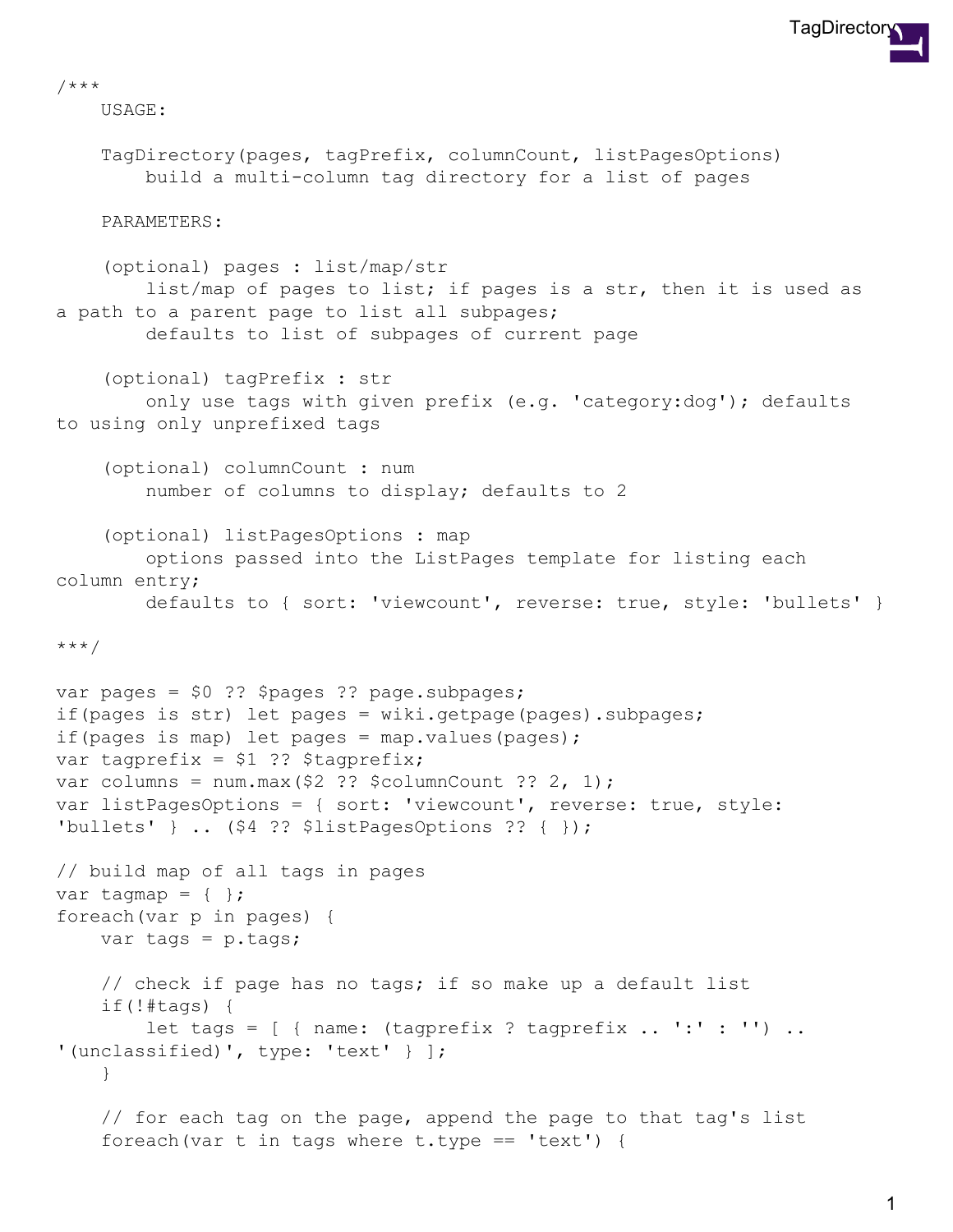```
// check if either the tag prefix matches or there is no tag
prefix
        var parts = string.split(t.name, ':', 2);
        if(tagprefix && (#parts == 2) && (string.compare(parts[0],
tagprefix, true) == 0) } {
            let tagmap \ldots = \{ (parts[1]) : tagmap[parts[1]] \ldots [ p ] };
        \} else if(!tagprefix && (#parts == 1)) {
            let tagmap := \{ (parts[0]) : tagmap[parts[0]] \ldots [ p ] };
        }
    }
}
if(#tagmap) {
    // count how many pages each tag has
    var tag count = [ { tag: tag, count: #tagmap[tag] } foreach var tag
in map.keys(tagmap) ];
    // balance columns so that their heights are as equal as possible
    var column tags = list.new(columns, [ ] );
    var column sums = list.new(columns, 0);
    foreach(var t in list.sort(tag_count, 'count', true)) {
        // find shortest column
        var column = list.indexof(column_sums, list.min(column_sums));
        // update column
        let column tags = list.splice(column tags, column) .. [
column tags[column] .. [ t.tag ] ] .. list.splice(column tags, 0, column
+ 1);let column sums = list.splice(column sums, column) .. [
column sums[column] + (listPagesOptions.limit ?? t.count) + 2 ] ..
list.splice(column sums, 0, column + 1);
    }
    // emit the table with N columns
    <table width="100%" cellspacing="0" cellpadding="5" border="0"
style="table-layout: fixed;">
        <tr valign="top">
            // loop over each column
            foreach(var column in column_tags) {
                <td style="padding-right: 20px;">
                    // loop over all tags in column, sorted alphabetically
                    foreach(var tag in list.sort(column)) {
                        <h5> string.tocamelcase(tag) </h5>
                        template("MindTouch/Controls/ListPages",
listPagesOptions .. { pages: tagmap[tag] });
```